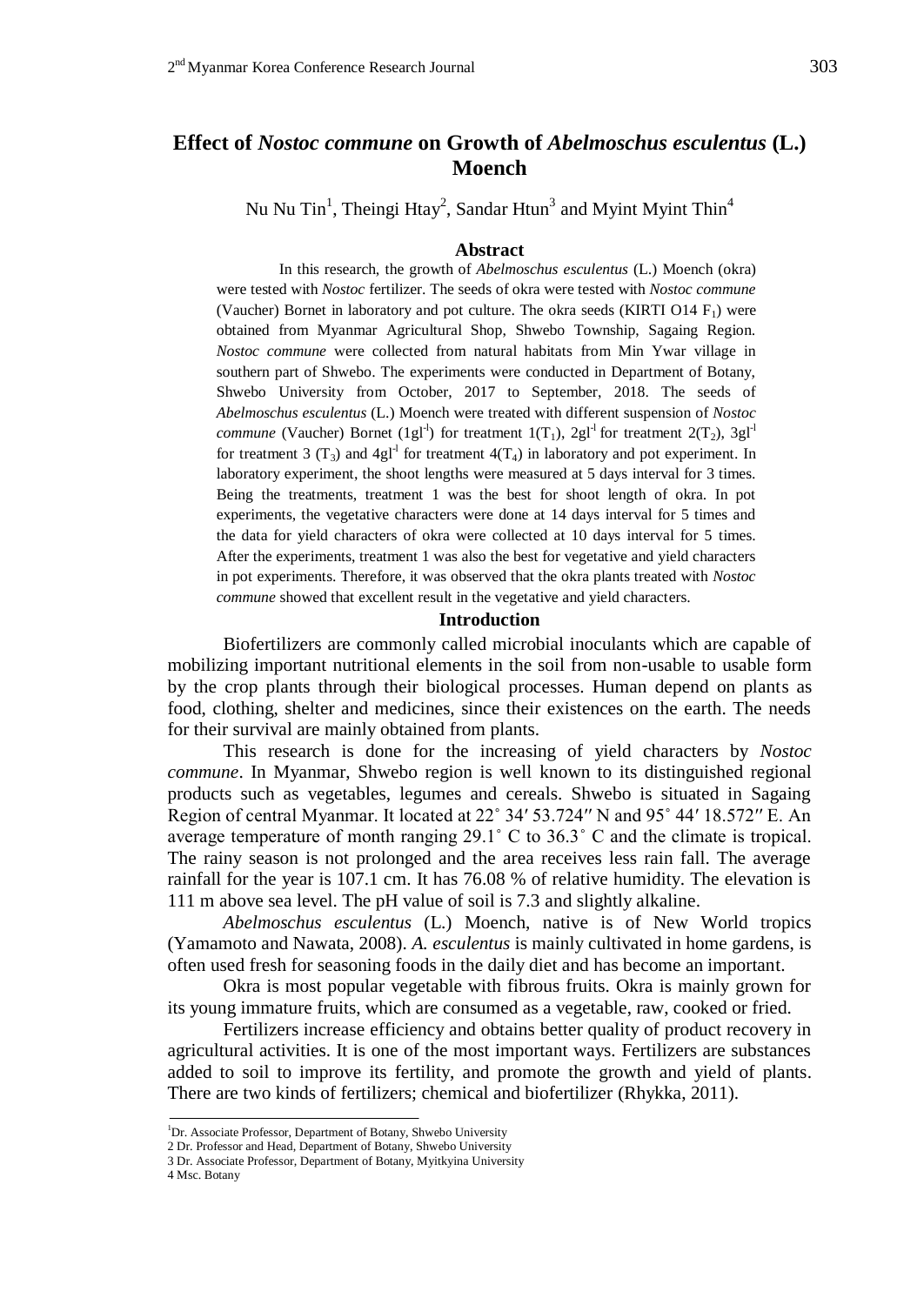Biofertilizers are renewable and eco-friendly and more cost-effective than chemical fertilizers. Algae are important members of the plant world and several of them are significant to man in many ways.

*Nostoc*is a pioneer organism which can photosynthesize, fix atmospheric nitrogen, and secrete polysaccharides. *Nostoc commune* can also maintain soil moisture. Soil moisture is an important factor in determining the quantity and activity of soil biota. Soil-borne organisms are very active at a soil moisture content of the field capacity.

The main aim of this research were to produce organic crop, used by biofertilizer to increase in yield of okra, to improve the crop in term of higher yield. Okra has economic value and various used for food. Every country including Myanmar, cultivated the okra in different areas. *Nostoc* was tested as biofertilizer instead of chemical fertilizers. Therefore, the present study was carried out effect of *Nostoc* biofertilizers on germination, growth and yield of *Abelmoschus esculentus* (L.) Moench (okra).

#### **Materials and Methods**

The research work was conducted from October, 2017 to March, 2018 in area of Shwebo University campus. The family of the collected specimen was determined by using key to the family, Hutchinson, 1967. Identification of genera and species carried out by referring the available literatures such as floral of celonvol (Dassanayake, 1987).

#### **Laboratory experiment**

In the present study, laboratory room-culture experiment was conducted at Department of Botany, Shwebo University. The okra seed were obtained from Myanmar Agricultural Shop, Shwebo Township (fig.1). This research is carried out from October to November, 2017 at the Department of Botany, Shwebo University. The plastic petridishes 3.5cm in height and 12.3cm in diameter were used in this experiment. *Nostoc* powder were weighted by analytical balance, Model: PA 214 (such as1g, 2g, 3g and 4g) except control condition. *Nosto*c powder were dissolved in pure water for 24 hours, and *Nostoc* suspensions (such as  $T_1=1g^{-1}, T_2=2gl^{-1}, T_3=3g^{-1}$ and  $T_4 = 4gl^{-1}$ ) were tested (fig-2).

The okra seeds were soaked in different concentration of *Nostoc* suspension for 15 hours, and control were soaked in pure water. After treatments fourty seeds were placed on moist filter paper in each Petridis according to different treatments of *Nostoc* suspensions and control. The dishes were covered with lids to prevent from drying, and placed at room temperature  $(30^\circ - 35^\circ \text{ C})$  in natural condition. The experimental design was arranged in Randomized Complete Block Design (RCBD) with five replications. Twenty milliliter of water was added to each Petridis to get moisture. Each Petridis was regularly water with 20ml once a day. The shoot and root length (cm) were measured in 5 DAS at first time and then 10DAS and 15DAS respectively. Data were analysed by using student "t" test (Jim *et al*, 1992).

# **Pot experiment**

Pot experiments were conducted from November, 2017 to March, 2018 at the Department of Botany, Shwebo University.The soil 24.495kg was prepared in the bag which is 30cm in diameter and 33cm in depth and soil type is loamy. Before sowing the okra seeds were in different concentration such as *Nostoc* powder 1g<sup>11</sup> for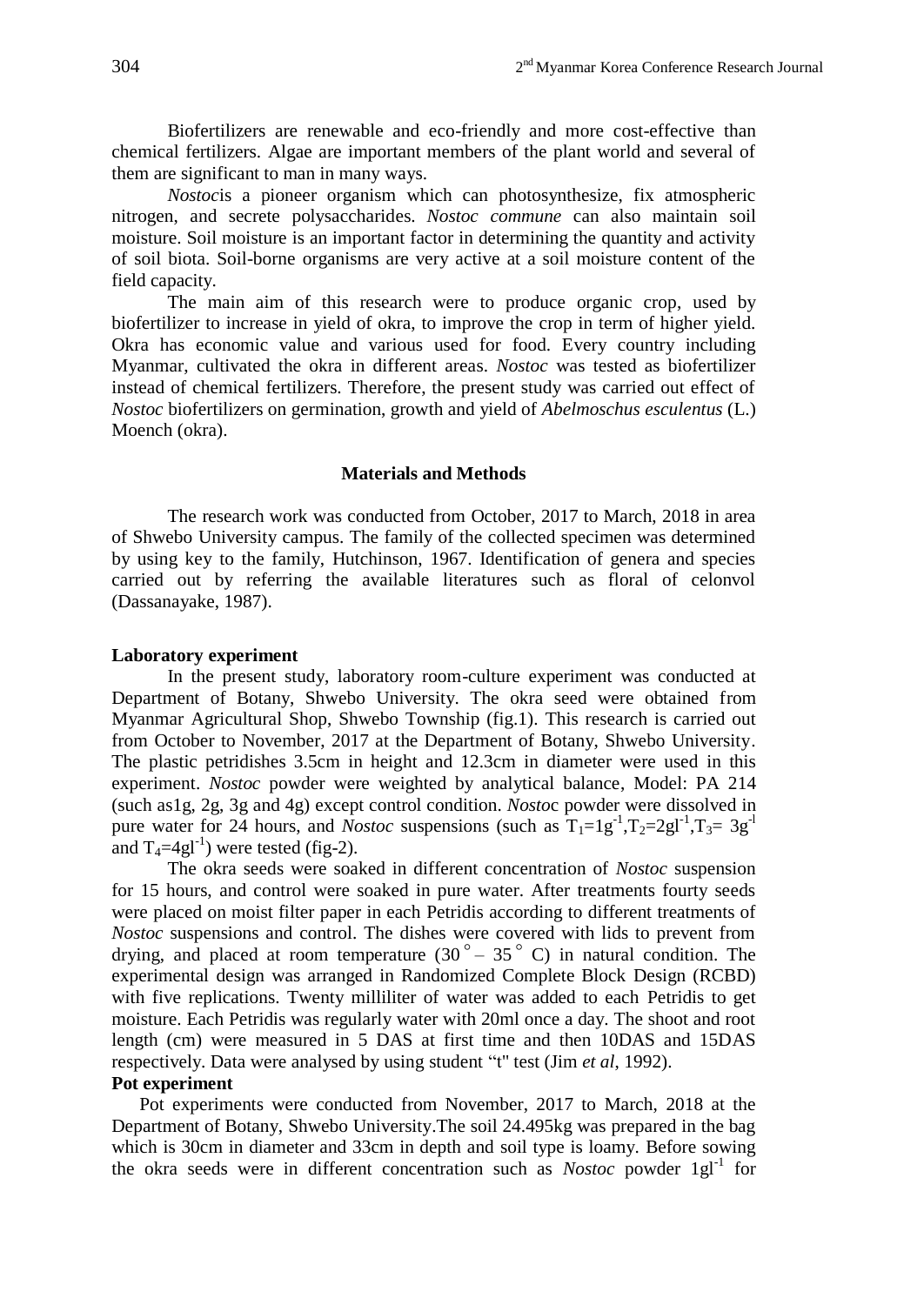treatment 1(T<sub>1</sub>), *Nostoc* powder 2gl<sup>-1</sup> for treatment 2(T<sub>2</sub>), *Nostoc* powder 3gl<sup>-1</sup> for treatment 3  $(T_3)$  and *Nostoc* powder 4gl<sup>-1</sup> for treatment 4  $(T_4)$  for 15 hours (fig.2). Then, these seeds were sown in the moist soil of each pot according to different treatments of *Nostoc* suspension. Purified water was used for control. The okra seeds were planted at a depth of about 2cm in pot using 2 seeds per pot,and the pots were placed under same condition. The experimental design was Randomized Complete Block Design (RCBD) with five replications (fig- 3).Each pot was watered daily with 5 liters to maintain moisture at field capacity. Plant height, number of leaves and width were measured at14 days interval respectively.The length,weight and number of fruit were collected on all plant on 10 days interval from 10DAS to 20,30,40 and 50 DAS (Days After Sowing).

All data recorded for growth and yield characters of okras were analyzed statically for Analysis of Variance (ANOVA) to determine the significant difference by using IRRI (International Rice Research Institute) stat (version 0.5) software and program was used. The least significant difference (LSD) test method, at 5% and 1% level of significance were used to verify the significance of differences among treatment means.



### Fig 1**. Materials used in this experiment**

- A. *Nostoc commune* ( Vaucher) Bornet in natural habitat
- B. Microscopic structure of *Nostoc commune* ( Vaucher ) Bornet
- C. *Nostoc* powder
- D. Okra seeds



### **Fig 2. Preparation of** *Nostoc* **suspension, soaking seeds in control and treatments with** *Nostoc* **suspension and preparation of experimental design**

- A. *Nostoc* suspension
- B. Soaking seeds in control and treatments with *Nostoc* suspension
- C. Preparation of experimental design in laboratory
- D. Preparation of experimental design in pots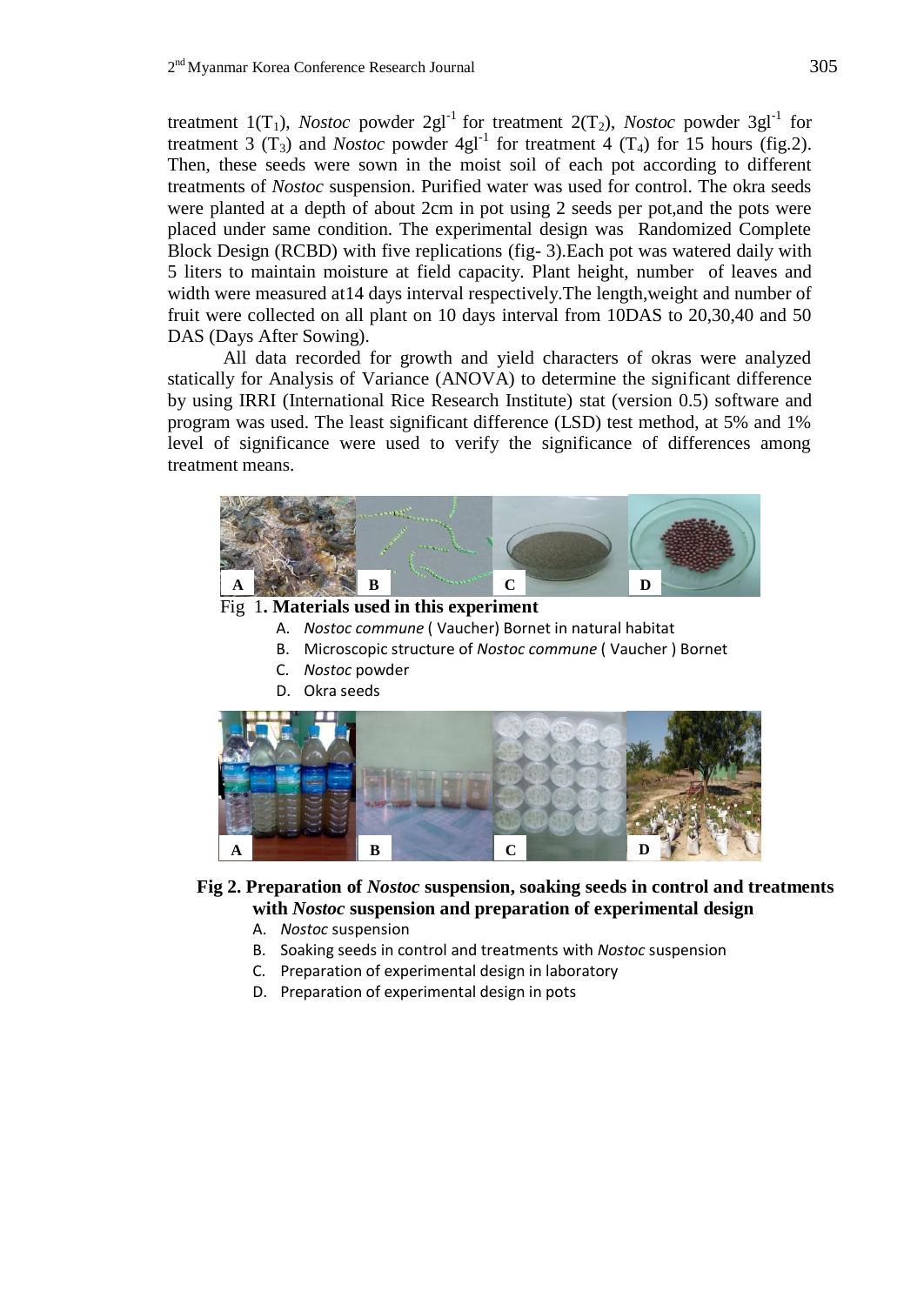### **Results**

In this study, the effects of *Nostoc* suspension  $(1 \text{ gl}^{-1}, 2 \text{ gl}^{-1}, 3 \text{ gl}^{-1}$  and 4  $\text{ gl}^{-1})$ on the growth rate of *Abelmoschus esculentus* ( L.) Moench are tested in laboratory and pot culture.

# **1. Laboratory experiment**

# **1.1 Shoot Characters**

The effect of *Nostoc* suspension treatments on shoot length of *Abelmoschus esculentus* (L.) Moench was shown in (Table-1, Fig-4, 5). In this result, the mean shoot length in treatment 4 was 7.12cm but control was 3.45 cm at 5 days after sowing. The mean shoot length in treatment 1 was 11.36cm but control was 7.26cm at 10 days after sowing.The mean shoot length in treatment 1 was 12.42cm but control was 7.98cm at 15 days after sowing. When comparison on shoot length of *Abelmoschus esculentus* (L.) Moench at 5 days after sowing, treatment 1 was not significantly difference from each other at 5% and 1% level respectively (Table-2). In the shoot length of 10 days old plants, treatment 1 was significantly difference from other treatment and control but treatment 3 was not significantly difference from control at 5% and 1% level respectively (Table-3) .When comparison on shoot length of 15 days old plant, showed that the treatment 1 highly significant different from other treatment and control at 5% and 1% level respectively (Table-8).

## **2. Pot experiments**

## **2.1 Shoot characters**

## **2.1.1 Plant height (cm)**

When comparison on plant height of 14 days and 42 days old plants,  $T_1$ treament possessed highest plant height having 6.30 cm and 30.65 cm.They were significantly different from control at 5% level but was not significantly different from other treaments. In 56 days and 70 days old plant,  $T_1$  treament singnificantly different from control at 1% and 5% level.  $T_1$  treament of 56 days old plant was significantly different from other treament at 5% level(Table-5, fig-6,7,8).

### **2.1.2 Plant width (cm)**

The data collection in 14 ,28, 42, 56 and 70 days after sowing showed that the width of plant in treament 1 were more than that of other treatment and control. The width of plant affected by all treatments were non significant from each other at collection times (Table- 6, fig-6, 7, 8).

# **2.1.3 Number of leaves per plant**

The  $T_1$  treament possessed highest mean number of leaves 5.10, 7.30, 9.20, 12.30 and 14.60 while control possessed lowest mean number of leaves 2.60, 4.20, 5.80, 8.10 and 10.10 at 14, 28, 42, 56 and 70 days after sowing respectively. Thus, the mean leaves number of all treaments were higher than control significantly different at 5% level on all collection dates (Table- 7, fig-6,7,8).

# **2.2 Yield Characters**

### **2.2.1 Number of Fruit per plant**

Number of fruits,one of the yield characters in vegetable were also observed. $T_1$  treatment possessed highest number of fruits having 2.80 followed by 4.20, 3.30,2.70 and 2.30 at 56, 66, 76,86 and 96 days after sowing respectively. While control possessed the lowest number of fruits having 1.00, 2.00, 1.40, 1.00 and 0.60 at 56, 66, 76, 86 and 96 days respectively. Biofertilizer treament 1 has significantly different at 5% level in 56, 66, 76 and 96 days after sowing with control (Table- 8, fig-9).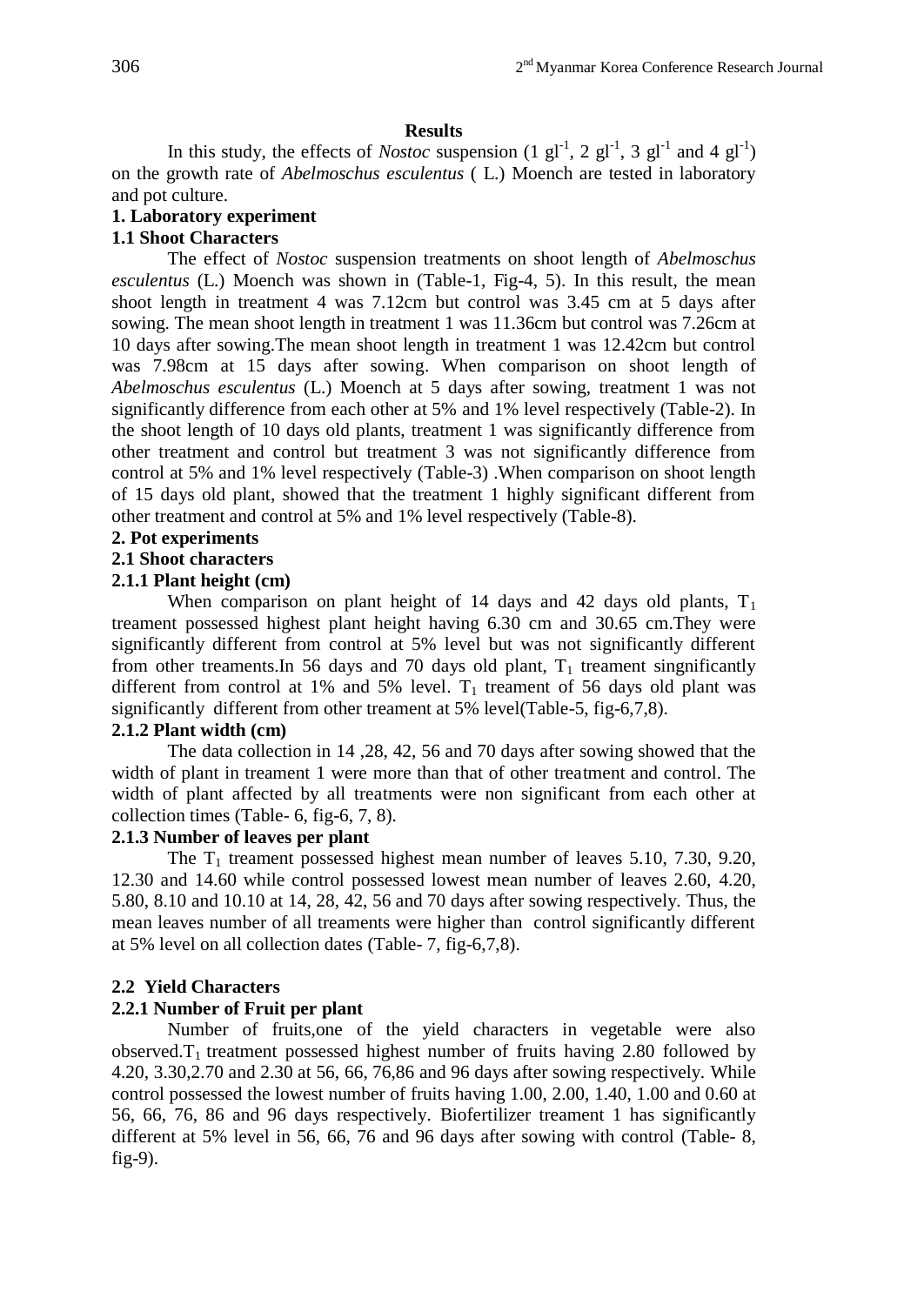# **2.2.2 Fruit length (cm)**

When comparison on fruit length of 56, 86 and 96 days old plant, showed significantly different from control at 5% level respectively. But, the fruit length of 66 and 76 days old plants,  $T_1$  treament and control were not significantly different from each other (Table-9, fig-9).

# **2.2.3 Fruit weight (g)**

The mean fruit weight in  $T_1$  (29.81g) was the best and followed by  $T_2$ (26.52g),  $T_4$  (23.07g),  $T_3$  (23.04g) and control (20.47g). The mean fruit weight in  $T_1$ was higher than  $T_2$ ,  $T_3$ ,  $T_4$  and control in 66 days after sowing. When  $T_1$  treament was significantly different from control at 1% and 5% level in 66 days after sowing. In 76, 86 and 96 days old plants, all treaments and control were not significantly different at 1% and 5% level (Table- 10, fig.9).

|  | Table 1. Effect of <i>Nostoc</i> suspension on mean shoot length (cm) of <i>Abelmoschus</i> |  |  |  |
|--|---------------------------------------------------------------------------------------------|--|--|--|
|  | <i>esculentus</i> (L.) Moench in laboratory experiments                                     |  |  |  |

| Treatments and control | 5DAS            | <b>10 DAS</b>    | 15 DAS           |
|------------------------|-----------------|------------------|------------------|
|                        | Mean $\pm$ S.D  | Mean $\pm$ S.D   | Mean $\pm$ S.D   |
|                        | $3.45 \pm 0.95$ | $7.26 \pm 4.71$  | $7.98 \pm 4.74$  |
|                        | $5.32 \pm 2.62$ | $11.36 \pm 5.02$ | $12.42 \pm 5.04$ |
| T,                     | $5.40 \pm 2.32$ | $9.46 \pm 3.49$  | $8.87 \pm 4.25$  |
| T3                     | $6.09 \pm 2.49$ | $10.52 \pm 3.41$ | $11.97 \pm 3.43$ |
|                        | $7.12 \pm 3.17$ | $9.25 \pm 3.22$  | $9.60 \pm 3.47$  |

 $DAS =$  Days After Sowing

 $T_2 = 2gl^{-1}$  (*Nostoc* suspension)

 $C =$  Control (untreatment)

 $T_3 = 3gl^{-1}$  (*Nostoc* suspension)

 $T_1 = 1gl^{-1}$  (*Nostoc* suspension)  $T_4 = 4gl^{-1}$ 

 $T_4 = 4gl^{-1}$  (*Nostoc* suspension)

**Table 2. Comparison on shoot length (cm) of** *Abelmoschus esculentus* **(L.) Moench at 5 DAS in laboratory experiments**

| <i>Nostoc</i> suspension<br>treatment $(gl^{-1})$ |                |            | $T_{3}$    |           |
|---------------------------------------------------|----------------|------------|------------|-----------|
|                                                   | $t = 1.14$ n.s | $1.6$ n.s  | $1.38$ n.s | $0.9$ n.s |
|                                                   | $t = 1.10$ ns  | $1.58$ ns  | $1.55$ n.s |           |
|                                                   | $t = 1.20$ n.s | $1.64$ n.s |            |           |
|                                                   | $t = 1.44$ n.s |            |            |           |

**Table 3. Comparison on shoot length (cm) of** *Abelmoschus esculentus* **(L.) Moench at 10 DAS in laboratory experiments**

| <i>Nostoc</i> suspension treatment<br>$(g1^{-1})$ |                |          |          |          |
|---------------------------------------------------|----------------|----------|----------|----------|
|                                                   | $t = 2.43**$   | $2.55**$ | $2.68**$ | $2.62**$ |
|                                                   | $t = 2.16**$   | $2.29**$ | $2.44**$ |          |
|                                                   | $t = 1.73$ n.s |          |          |          |
|                                                   | $t = 2.07*$    |          |          |          |

**Table 4. Comparison on shoot length (cm) of** *Abelmoschus esculentus* **(L.) Moench at 15 DAS in laboratory experiment.**

| <i>Nostoc</i> suspension<br>treatment $(gl^{-1})$ |              |          |          | $T_{2}$ |
|---------------------------------------------------|--------------|----------|----------|---------|
|                                                   | $t = 2.62**$ | $2.68**$ | $2.79**$ | $272**$ |
|                                                   | $t = 2.34**$ | $2.40**$ | $2.53**$ |         |
|                                                   | $t = 2.42**$ | $2.48**$ |          |         |
|                                                   | $t = 2.30**$ |          |          |         |

't'  $=$  t value  $T_1$  = Treatment 1

$$
1.8 = non significant
$$

nt  $T_2$  = Treatment 2

 $=$  significantly different at 5% and 1% level respectively  $T_3 =$  Treatment 3

 $C =$  control  $T_4 = T$ reatment 4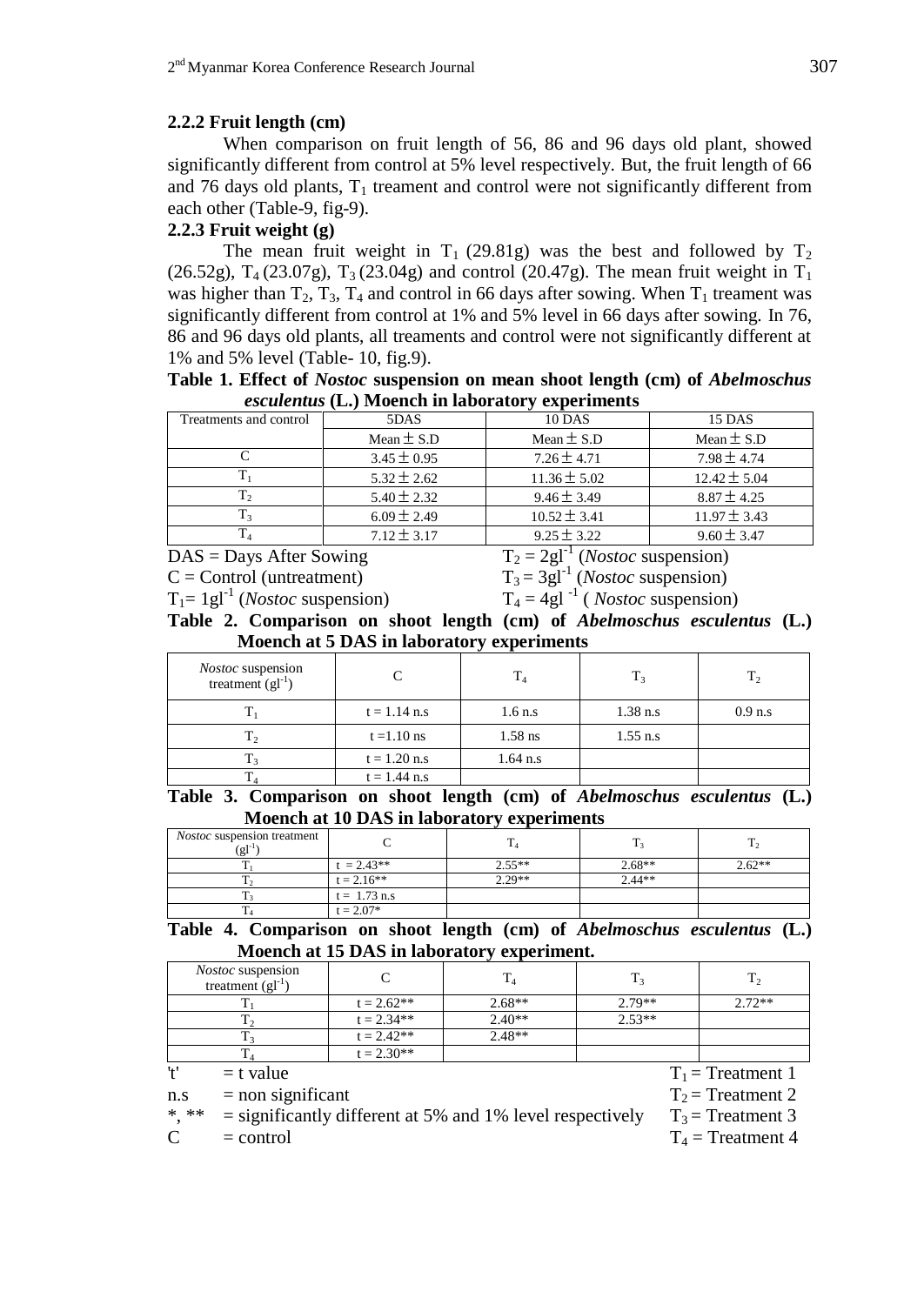| Treatments | Plant Height | Plant Height | Plant Height | Plant Height | Plant Height |
|------------|--------------|--------------|--------------|--------------|--------------|
|            | (14 DAS)     | 28 DAS)      | (42 DAS)     | $56$ DAS)    | $(70$ DAS)   |
|            | 3.59         | 11.20        | 23.33        | 36.74        | 43.42        |
| ᠇          | 6.30         | 14.20        | 30.65        | 48.80        | 56.51        |
| $T_2$      | 5.67         | 12.55        | 29.68        | 46.25        | 49.88        |
| $T_3$      | 5.80         | 12.70        | 29.38        | 46.62        | 46.13        |
| $\rm T_4$  | 5.80         | 12.65        | 29.50        | 48.22        | 54.02        |
| F          | $***$        | $\ast$       | $\ast$       | $\ast$       | $\ast$       |
| $CV\%$     | 14.07        | 15.56        | 18.91        | 21.09        | 20.86        |
| LSD 0.05%  | 2.79         | 4.24         | 6.36         | 8.03         | 8.39         |
| LSD 0.01%  | 3.97         | 6.04         | 9.04         | 11.42        | 11.94        |

# **Table 5. Effect of** *Nostoc* **fertilizer on plant height(cm) of** *Abelmoschus esculentus* **(L.) Moench in pot experiments**

**Table 6 . Effect of** *Nostoc* **fertilizer of plantwidth(cm)of** *Abelmoschus esculentus* **(L.) Moench in pot experiments**

| Treatments     | Plant Width | Plant Width | Plant Width(42) | Plant Width (56 | Plant Width   |
|----------------|-------------|-------------|-----------------|-----------------|---------------|
|                | $(14$ DAS)  | (28 DAS)    | DAS)            | DAS             | (70 DAS)      |
|                |             |             |                 |                 |               |
| $\sqrt{ }$     | 0.56        | 1.11        | 2.03            | 2.56            | 2.78          |
| $T_{1}$        | 0.68        | 1.55        | 2.31            | 2.78            | 3.01          |
| $T_2$          | 0.71        | 1.49        | 2.20            | 2.75            | 3.02          |
| $T_3$          | 0.69        | 1.46        | 2.47            | 2.69            | 3.13          |
| T <sub>4</sub> | 0.69        | 1.59        | 2.36            | 2.79            | 3.10          |
| F              | ns.         | $*$         | ns.             | ns              | <sub>ns</sub> |
| $CV\%$         | 17.66       | 25.98       | 16.48           | 14.29           | 12.86         |
| LSD 0.05%      | 0.98        | 1.45        | 1.80            | 1.96            | 2.06          |
| LSD 0.01%      | 1.39        | 2.06        | 2.57            | 2.79            | 2.93          |

**Table7. Effect of** *Nostoc* **fertilizer on number of leaves of***Abelmoschus esculentus* **(L. ) Moenchin pot experiments**

| <b>Treatments</b> | No. of leaves | No. of leaves | No. of leaves | No. of leaves | No. of leaves |
|-------------------|---------------|---------------|---------------|---------------|---------------|
|                   | (14 DAS)      | (28 DAS)      | (42 DAS)      | $(56$ DAS)    | (70 DAS)      |
| C                 | 2.60          | 4.20          | 5.80          | 8.10          | 10.10         |
| $T_1$             | 5.10          | 7.30          | 9.20          | 12.30         | 14.60         |
| $T_2$             | 4.60          | 6.50          | 7.20          | 11.20         | 13.00         |
| T <sub>3</sub>    | 4.00          | 6.70          | 8.00          | 11.80         | 13.40         |
| T <sub>4</sub>    | 4.20          | 6.60          | 7.90          | 11.40         | 13.60         |
| F                 | $***$         | $**$          | $***$         | $***$         | $***$         |
| $CV\%$            | 21.46         | 18.49         | 18.37         | 17            | 14.22         |
| LSD 0.05%         | 2.46          | 3.01          | 3.32          | 3.39          | 4.30          |
| LSD 0.01%         | 3.50          | 4.28          | 4.72          | 5.64          | 6.11          |

**Table 8. Effect of** *Nostoc* **fertilizer on number of fruit per plant of** *Abelmoschus esculentus* **(L.) Moenchin pot experiments**

| Treatments     | No. of fruits<br>(56 DAS) | No. of fruits<br>(66 DAS) | No. of fruits<br>(76 DAS) | No. of fruits<br>$(86$ DAS) | No. of fruits<br>(96 DAS) |
|----------------|---------------------------|---------------------------|---------------------------|-----------------------------|---------------------------|
|                | 1.00                      | 2.00                      | 1.40                      | 1.00                        | 0.60                      |
| $T_{1}$        | 2.80                      | 4.20                      | 3.30                      | 2.70                        | 2.30                      |
| $T_2$          | 2.20                      | 3.70                      | 2.50                      | 2.30                        | 2.00                      |
| $T_3$          | 2.40                      | 3.80                      | 2.30                      | 2.30                        | 2.10                      |
| T <sub>4</sub> | 2.60                      | 3.90                      | 2.60                      | 2.40                        | 2.20                      |
| F              | $***$                     | $***$                     | $**$                      | $**$                        | $**$                      |
| $CV\%$         | 21.32                     | 23.76                     | 20.66                     | 23.81                       | 21.74                     |
| LSD 0.05%      | 1.80                      | 2.27                      | 1.89                      | 1.78                        | 1.67                      |
| LSD 0.01%      | 2.57                      | 3.32                      | 2.69                      | 2.54                        | 2.38                      |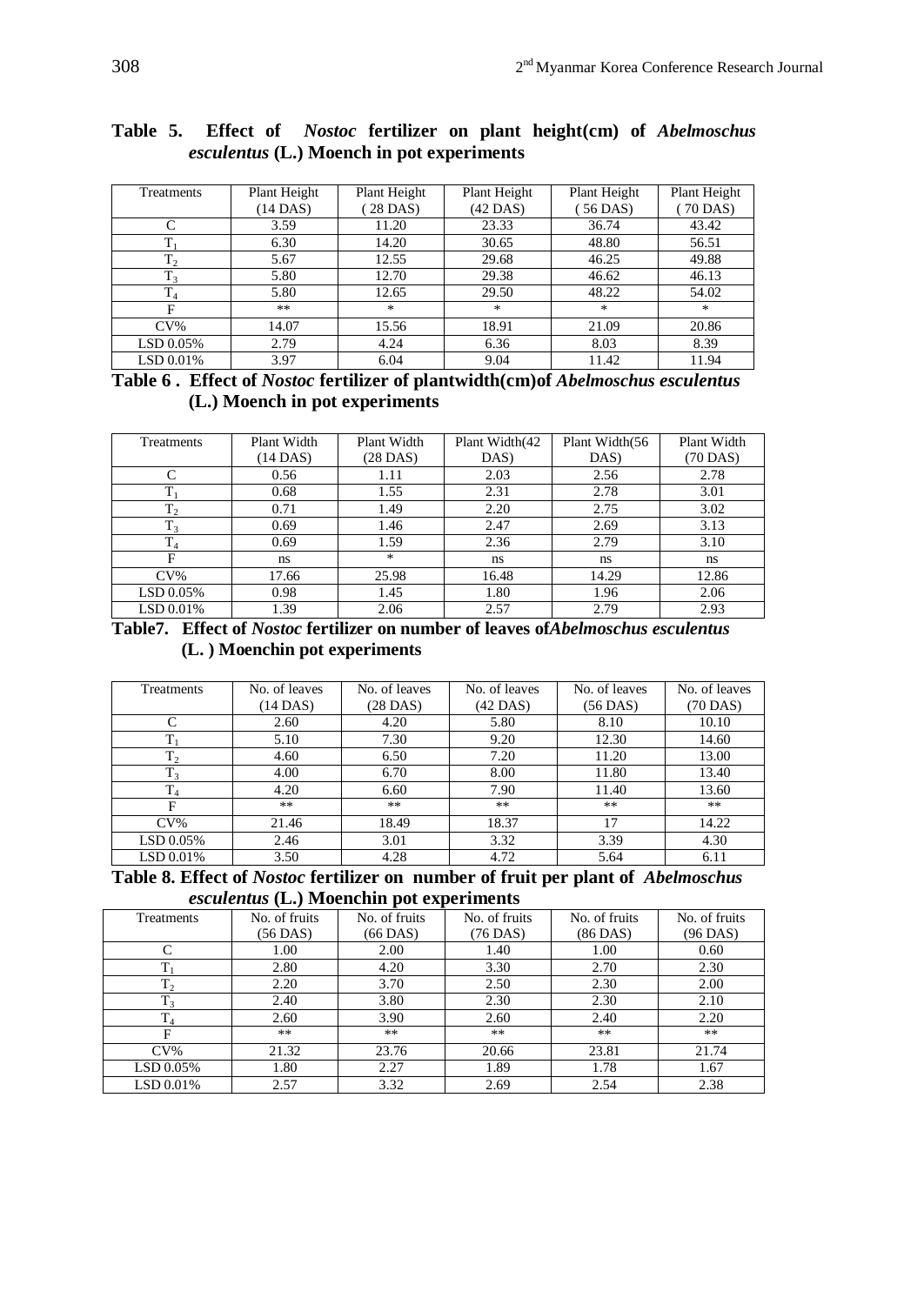| Treatments   | Fruit  | Fruit Length | Fruit Length  | Fruit Length | Fruit Length |
|--------------|--------|--------------|---------------|--------------|--------------|
|              | Length | $(66$ DAS)   | (76 DAS)      | (86 DAS)     | (96 DAS)     |
|              | 56DAS  |              |               |              |              |
| $\mathsf{C}$ | 9.30   | 10.89        | 12.80         | 9.07         | 8.76         |
| $T_{1}$      | 13.50  | 14.02        | 13.40         | 13.07        | 12.67        |
| $T_2$        | 13.20  | 13.50        | 12.42         | 12.61        | 11.26        |
| $T_3$        | 12.80  | 13.53        | 12.62         | 12.36        | 11.64        |
| $T_4$        | 13.02  | 13.61        | 13.00         | 12.41        | 11.80        |
| F            | $***$  | $***$        | <sub>ns</sub> | $***$        | $***$        |
| $CV\%$       | 11.39  | 11.26        | 11.24         | 13.45        | 16.59        |
| LSD 0.05%    | 4.20   | 4.31         | 4.26          | 4.00         | 3.91         |
| LSD 0.01%    | 5.97   | 6.13         | 6.05          | 5.86         | 5.69         |

**Table 9. Effect of** *Nostoc* **fertilizeron fruit length (cm) of** *Abelmoschus esculentus* **(L.) Moench in pot experiments**

| Table 10. Effect of <i>Nostoc</i> fertilizer on fruit weight (g) of <i>Abelmoschus esculentus</i> |  |  |  |
|---------------------------------------------------------------------------------------------------|--|--|--|
| (L.) Moenchin pot experiments                                                                     |  |  |  |

| <b>Treatments</b> | Fruit Weight | Fruit Weight | Fruit Weight | Fruit Weight | Fruit Weight |
|-------------------|--------------|--------------|--------------|--------------|--------------|
|                   | (56 DAS)     | (66 DAS)     | 76 DAS)      | (86 DAS)     | 96 DAS)      |
| C                 | 6.29         | 20.47        | 12.88        | 11.35        | 8.54         |
| $T_1$             | 9.83         | 29.81        | 17.58        | 16.12        | 13.19        |
| $T_2$             | 9.30         | 26.52        | 16.18        | 15.45        | 12.61        |
| $T_3$             | 9.39         | 23.04        | 16.91        | 14.80        | 12.52        |
| $T_4$             | 9.67         | 23.07        | 17.24        | 15.48        | 12.77        |
| F                 | $***$        | $**$         | $*$          | $*$          | $***$        |
| $CV\%$            | 20.53        | 19.79        | 20.65        | 20.98        | 23.14        |
| LSD 0.05%         | 3.59         | 5.94         | 4.81         | 4.59         | 4.16         |
| LSD 0.01%         | 5.10         | 8.45         | 6.84         | 6.53         | 5.92         |

\*\*  $=$  Significantly different at 5% and 1% level respectively:

- $ns = non significant$
- $LSD(0.05) =$  Least Significant Differences
- $LSD(0.01) =$  Least Significant Differences
- $CV = Coefficient of variance percent$
- $C =$  control (untreatment)
- $T_1 = 1gl^{-1}(Nostoc$  suspension)
- $T_2 = 2gl^{-1} (Nostoc$  suspension)
- $T_3 = 3gl^{-1}(Nostoc$  suspension)
- $T_4 = 4gl^{-1} (Nostoc$  suspension)



- Fig 3. **Morphological characters of** *Abelmoschus esculentus* **(L.) Moench**
	- A. Habit B. Inflorescences C. Fruits



- Fig 4. **Effect of** *Nostoc* **suspension on germination and seedling growth of** *Abelmoschus esculentus* **(L.) Moench**
	- A. Germination of control and treatments C. Seedling of control and treatments (5 DAS)
	- B. Germination of control and treatment 1 D. Seedling of control and treatment 1 (5 DAS)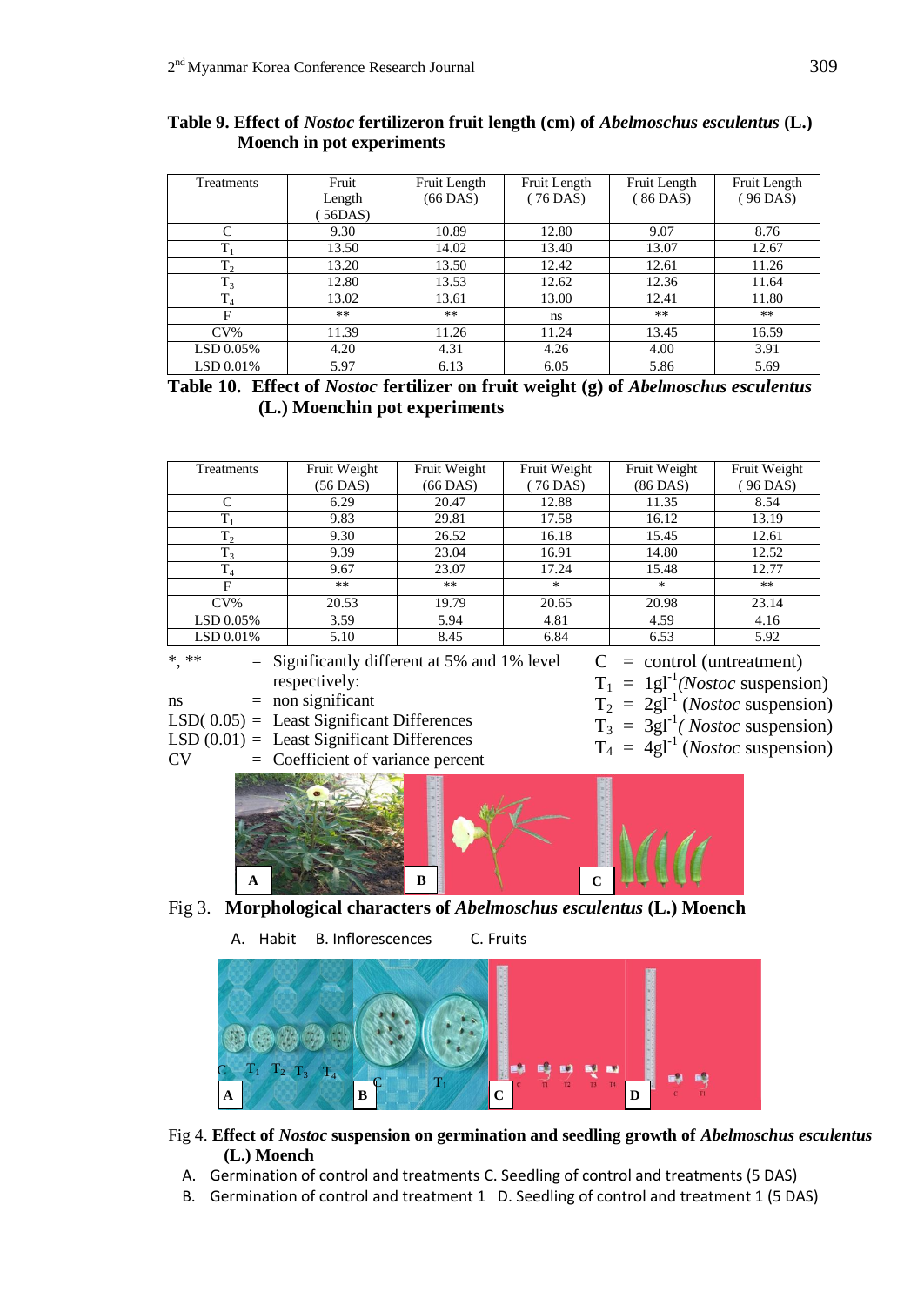

#### Fig 5. **Effect of** *Nostoc* **suspension on seedling growth of** *Abelmoschus esculentus* **(L.) Moench**

- A. control and treatments (10 DAS) C. control and treatments (15 DAS)
- B. control and treatment 1 (10 DAS) D. control and treatment 1 (15 DAS)



**Fig 6. Effect of** *Nostoc commune* **(Vaucher ) Bornet on** *Abelmoschu sesculentus* **(L.) Moench in pot experiments**

A. Control and treatments (42 DAS) D. Control and treatment 3 ( 42 DAS ) B. Control and treatment 1(42 DAS) E.

Control and treatment 4 ( 42 DAS ) C. Control and treatment 2 ( 42 DAS ) and treatment 2 ( 42 DAS ) and the control and treatment 2 ( 42 DAS ) and **A B C D E**

**Fig 7. Effect of** *Nostoc commune* **(Vaucher) Bornet on** *Abelmoschus esculentus* **(L.) in pot experiments**

- A. Control and treatments ( 56 DAS )
- B. Control and treatment 1 ( 56 DAS )
- C. Control and treatment 2 ( 56 DAS )
- D. Control and treatment 3 ( 56 DAS )
- E. Control and treatment 4 ( 56 DAS )



**Fig 8. Effect of** *Nostoc commune* **(Vaucher) Bornet on** *Abelmoschus esculentus* **(L.) Moench in pot experiments**

A. Control and treatments ( 70 DAS ) D. Control and treatment 3 ( 70 DAS ) B. Control and treatment 1 ( 70 DAS ) E.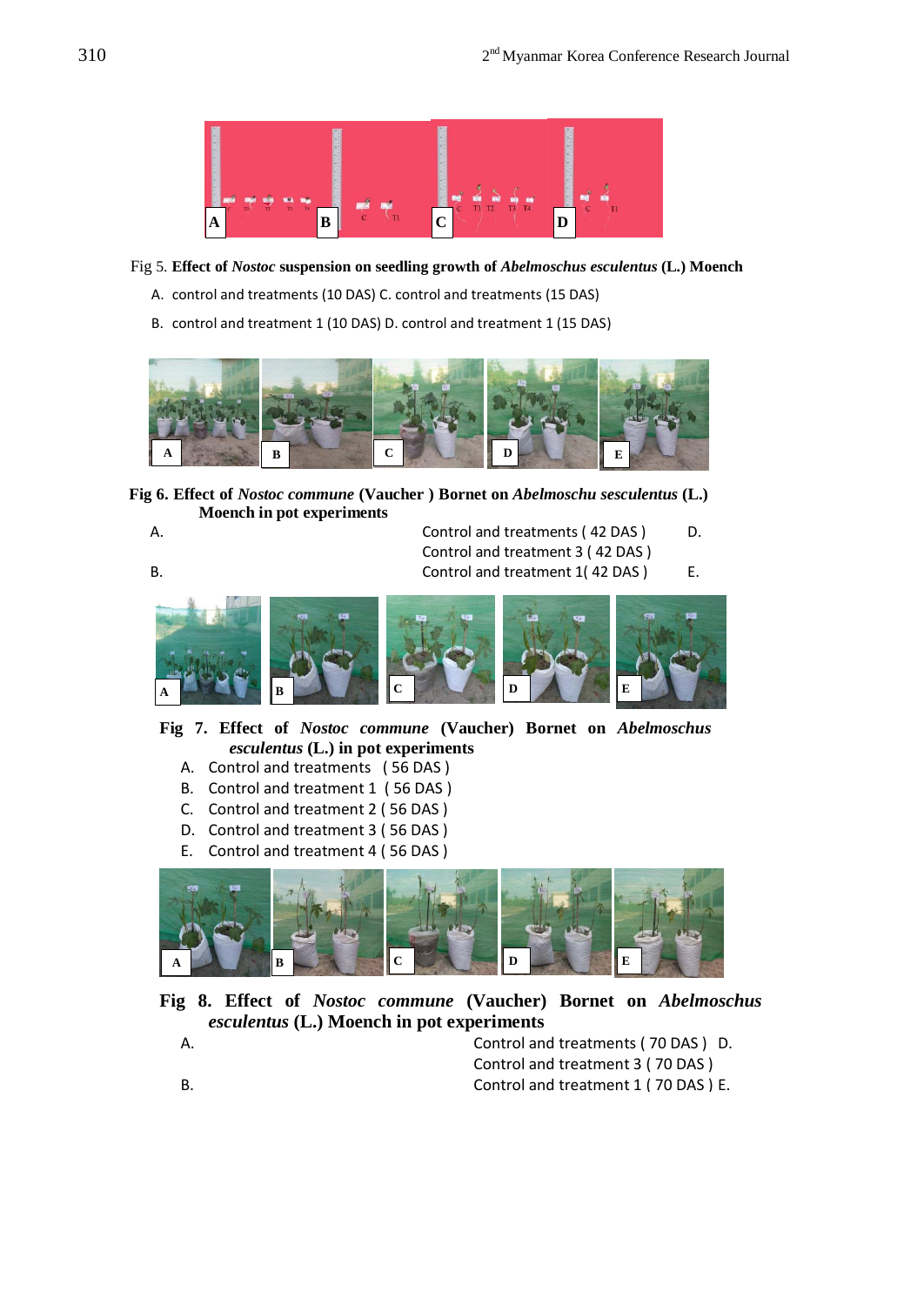

## **Fig 9. Effect of** *Nostoc* **suspension on fruits of** *Abelmoschus esculentus* **(L.) Moench in pot experiments**

- A. Control and treatments D. Control and treatment 3
	-
- C. Control and treatment 2
- B. Control and treatment 1 E. Control and treatment 4
	-

### **Discussion and Conclusion**

Shwebo area was selected and studied for this research. This paper mentioned the effect of *Nostoc commune* (Vaucher) Bornet on the growth rate of okra.

Plants contain different chemical compounds which used for human life. Industry and agricultural products are dependent on plants for many of its chemical compounds. Plants produce various metabolic products for their growth and development.

The species of okra is economically cultivated and abundantly in the study area. The seeds of okra were differently soaked in suspension for 24 hours in laboratory for germination only. It was found that soaked in suspension seeds were highest germination. And then, shoot and root length was measured.

In 15 old plants, the shoot length (12.42 cm) and root length (7.49 cm) were found in the treatment of *Nostoc* fertilizer suspension  $(1 \text{ gl}^{-1})$ . The shoot and root length of control were 7.98 cm (Table- 1). Thus, the laboratory experiments of the present study showed that *Nostoc* fertilizer suspension had the most highest shoot and root lengthof *Abelmoschus esculentus* (L.) Moench. This results were in agreement with those stated that by Thida Aye, 2011 and Myo Myint Aung, 2014. These results are also agreed with the observation of Ashish Kumar Sahu, 2014.

In the pot experiments results of the present study showed that  $T_1$  treatment caused a significantly increase in plant height (56.51 cm), plant width (3.13 cm) and number of leaves (14.60) of *Abelmoschus esculentus* (L.) Moench and  $T_1$  treatment significantly increased the yield characters number of fruits (2.30), length of fruit (12.67 cm), fruit weight (13.19 g) of the okra plants, compared to those of control. Plant height (43.42 cm), plant width (2.78 cm), number of leaves (10.10), number of fruit (0.60), fruit length (8.76 cm) and fruit weight (8.54 g) (Table 5,10). These rusults are in accordance with the previous observations of Svircev*et al*., 1997, Zaccaro*et al*., 1999, Maqubela *et al*., 2009.

The present study reported that the use of *Nostoc* biofertilizers can improve plant growth and crop yield. They also add organic material to soil. The treatment of okra with *Nostoc*, increased percentages yield of *Nostoc* treated plant over the control.